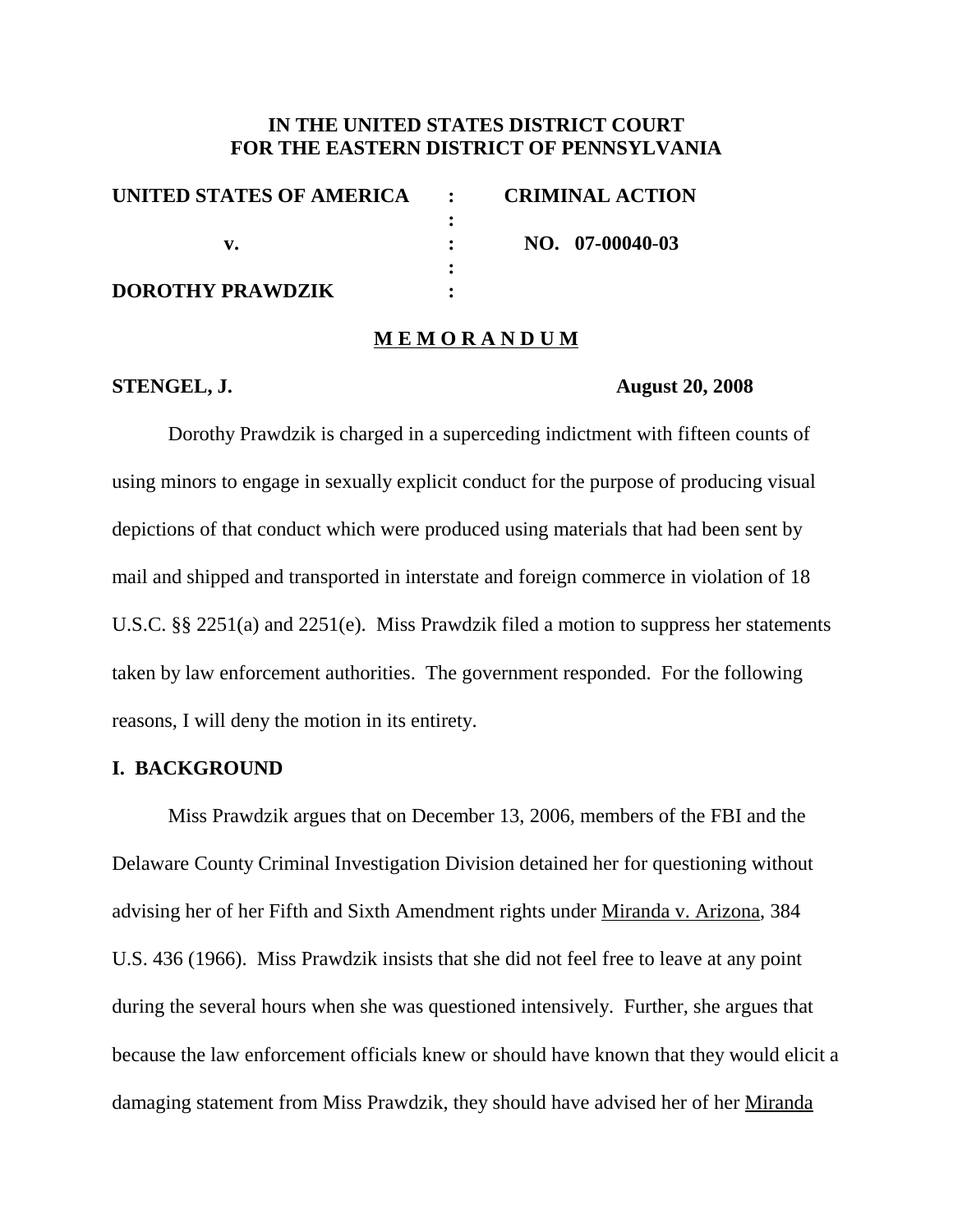rights, but did not.

## **II. LEGAL STANDARD**

Law enforcement officers are only required to give Miranda warnings when the person being questioned is in custody. Miranda, 384 U.S. at 468. A person is in custody when she either is arrested formally or her freedom of movement is restricted to "the degree associated with a formal arrest." United States v. Willaman, 437 F.3d 354, 360 (3d Cir. Pa. 2006) (citing United States v. Leese, 176 F.3d 740, 743 (3d Cir. 1999)). For a person to be in custody when she has not been arrested, "something must be said or done by the authorities, either in their manner of approach or in the tone or extent of their questioning, which indicates that they would not have heeded a request to depart or to allow the suspect to do so." Willaman, 437 F.3d at 360 (citing Steigler v. Anderson, 496 F.2d 793, 799 (3d Cir. 1974)). Thus, "police officers are not required to administer Miranda warnings to everyone whom they question." Oregon v. Mathiason, 429 U.S. 492, 495. Miranda, of course, requires warnings only when the person the police are questioning is in custody. Miranda, 384 U.S. at 468. Courts consider a variety of factors when determining if a person was in custody, including: (1) whether the officers told the suspect she was under arrest or free to leave; (2) the location or physical surroundings of the interrogation; (3) the length of the interrogation; (4) whether the officers used coercive tactics such as hostile tones of voice, the display of weapons, or physical restraint of the suspect's movement; and (5) whether the suspect voluntarily submitted to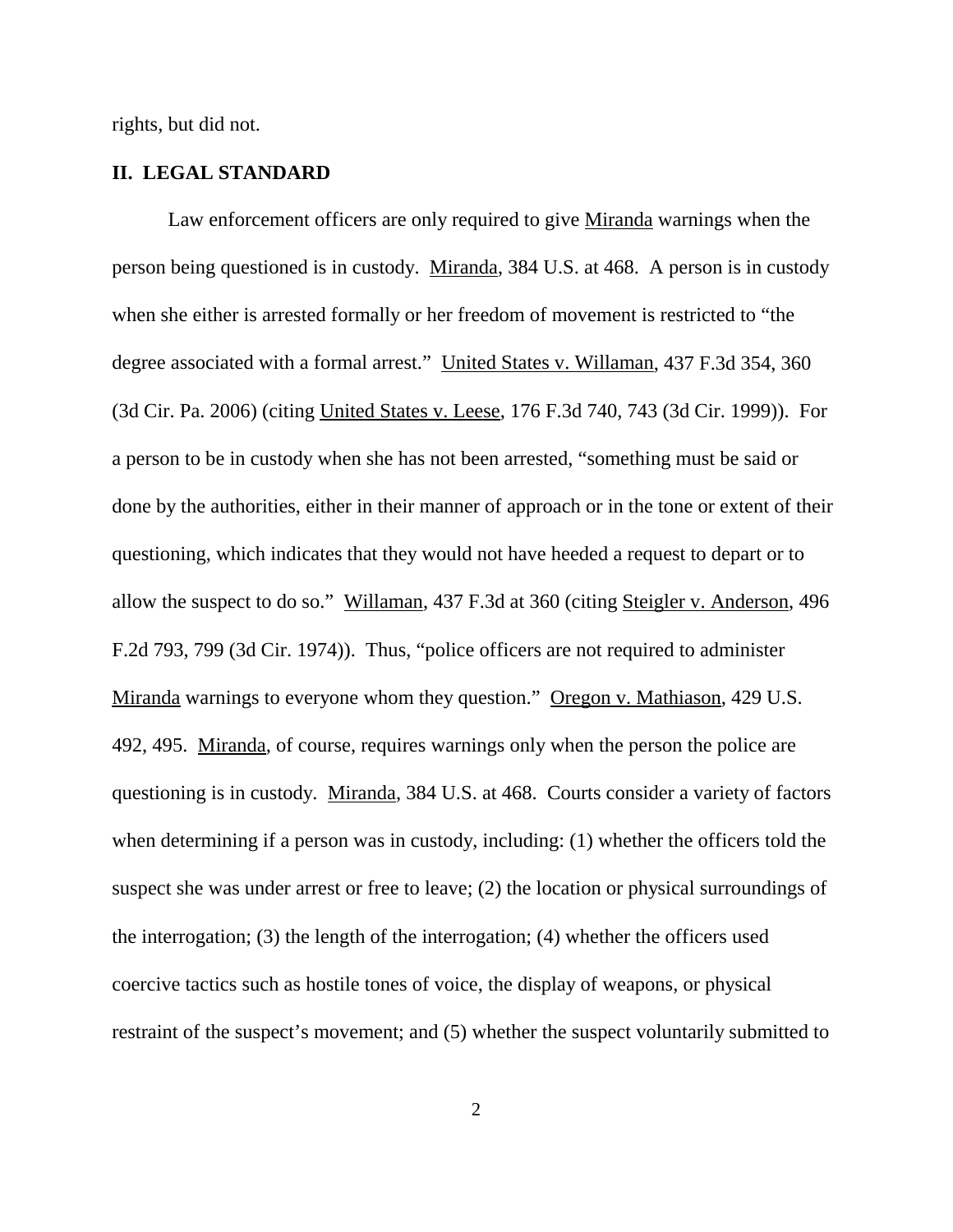questioning. Willaman, 437 F.3d at 360.

#### **III. DISCUSSION**

At a hearing on the motion, Detective Sergeant John E. Kelly of the Delaware County District Attorney's Child Abuse Unit credibly testified that he reached out to Miss Prawdzik on December 12, 2006 by telephone to set up a meeting to discuss evidence that had been seized during two searches. See N.T. 4/21/08. Miss Prawdzik agreed to meet the detective and Special Agent Jennifer Coughlin of the Federal Bureau of Investigation the following day at a parking lot near Miss Prawdzik's home on Marshall Road in Drexel Hill. Miss Prawdzik arrived at the parking lot with her daughter, and sat in an unmarked Ford Crown Victoria with Detective Kelly and Agent Coughlin. The agents asked Miss Prawdzik if she had a preference to be interviewed in the car or somewhere else. Having no preference, Miss Prawdzik agreed to go with them to the FBI headquarters in Newtown Square for the interview.

Detective Kelly testified that they chose to conduct the interview in the conference room at headquarters rather than in the interview room because the interview room is more prison-like. The conference room has windows and a large conference table, and its door does not lock automatically allowing easy egress. Once situated, Detective Kelly thanked Miss Prawdzik for agreeing to speak with them. He told her that the agents were after the truth, and that she was not under arrest or going to be placed under arrest. Miss Prawdzik was not physically restrained in any way. He explained to Miss Prawdzik what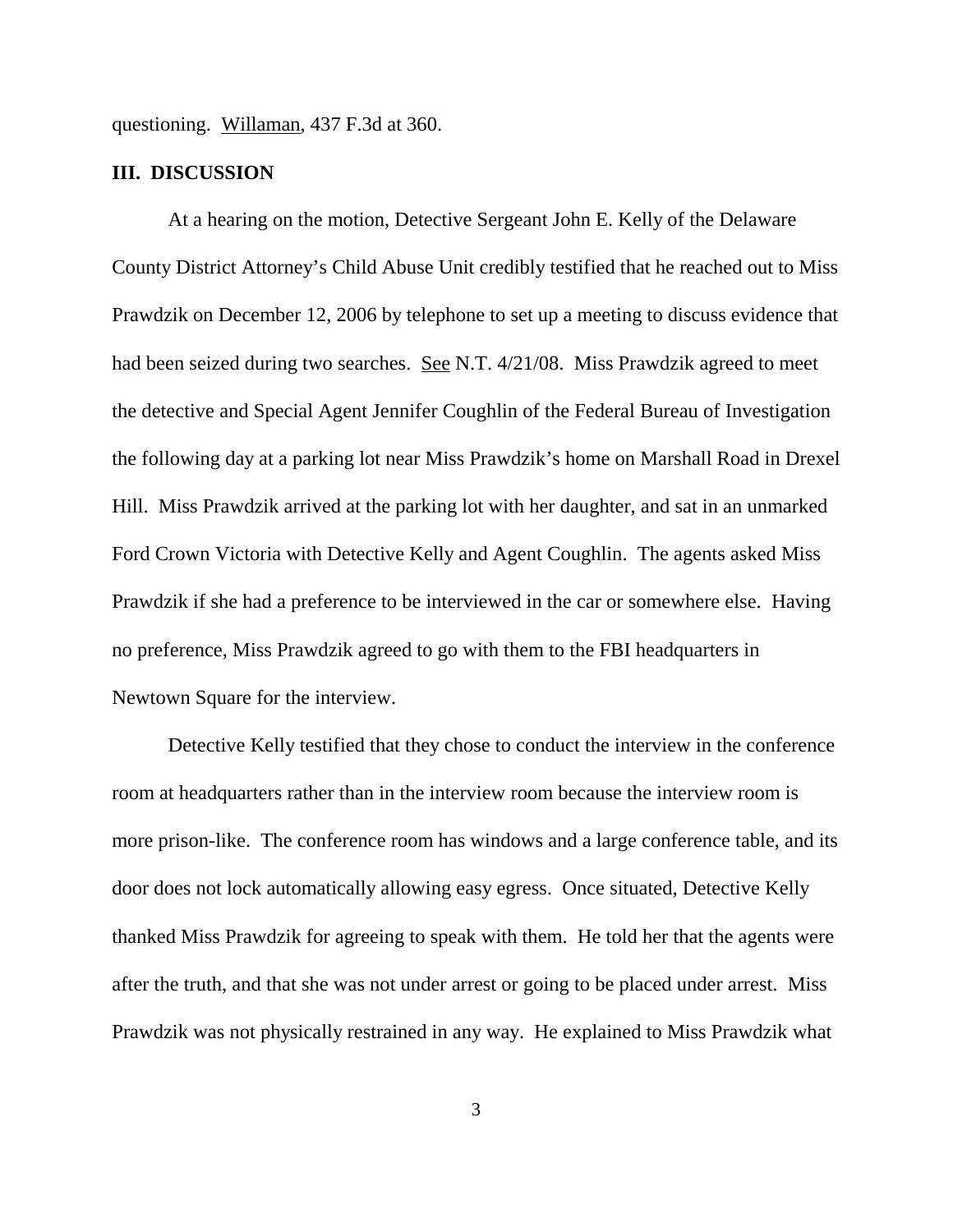the videos contained and that she appeared on the videos. During the interview, Miss Prawdzik went outside of the headquarters twice to smoke a cigarette. She stopped the interview once to speak with her daughter by telephone. Miss Prawdzik never indicated that she wanted to stop the interview, that she wanted an attorney, or expressed an unwillingness to speak to the agents. Upon cross-examination, Detective Kelly credibly testified that Miss Prawdzik showed no reluctance to participate in the interview. She was never told that if she did not cooperate, she would be arrested.

Agent Coughlin credibly testified that she accompanied Miss Prawdzik to the bathroom twice during the interview, but only to allow Miss Prawdzik to gain access back into the FBI offices from the outside hallway.

Miss Prawdzik testified at the hearing that she was reluctant to speak with Detective Kelly because he was resistant to tell her the purpose of the interview. She felt that she was not given a choice, and that she was not free to leave the interview at any time. Miss Prawdzik conceded that the agents told her that she was not being arrested. However, she testified that both of the agents told her that if she did not cooperate or that if she lied, she would be arrested. Miss Prawdzik also conceded that she never indicated to the agents that she wanted to stop the interview. The agents told her that if she wrote out a statement, they would take her home. So, thinking that she had no choice, she wrote out the statement. Upon cross-examination, Miss Prawdzik conceded that at the time of the interview she was aware that her daughters had been sexually abused by Worman.

4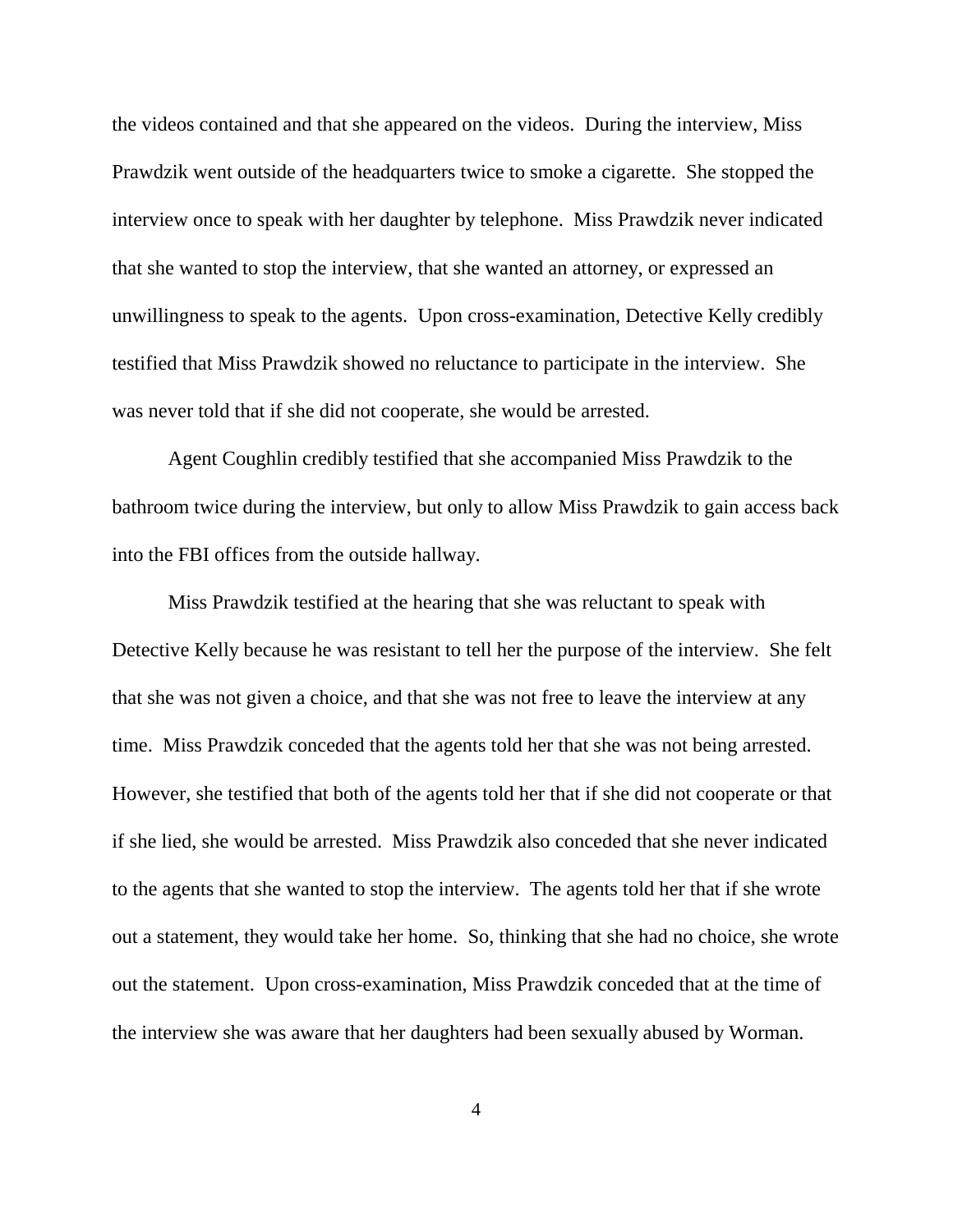She also conceded that during the interview, she was not restrained in any way, she was not in handcuffs, there was no cage in the police car which transported her to the FBI offices, there were no bars on the windows at the FBI offices, and that she never told the agents to stop the interview or that she wanted an attorney. Nevertheless, Miss Prawdzik felt like she was being "followed like a puppy dog."

Miss Prawdzik's written statement contained appropriate responses and demonstrated an understanding of the questions being asked. At the conclusion of the interview, Miss Prawdzik was given a subpoena for the Grand Jury and an Advice of Rights form. She voiced an understanding of her rights, then asked if she could contact the agents if she remembered anything else. Even though she had incriminated herself, she was not arrested at that time, but brought back to her home by Detective Kelly. On the following day, Miss Prawdzik contacted Agent Coughlin by telephone requesting to cooperate in the investigation. It was not until almost two months later that Miss Prawdzik was indicted and arrested.

There is nothing in this record to support the allegation that Miss Prawdzik was subjected to a custodial interrogation on December 13, 2006. Detective Kelly and Special Agent Coughlin provided credible testimony that Miss Prawdzik was not "taken into custody or otherwise deprived of her freedom in any significant way." Miranda, 384 U.S. at 444. Miss Prawdzik does not allege and the record does not show that the agents used physical force or restraint or verbally intimidated Miss Prawdzik. See Willaman, 437

5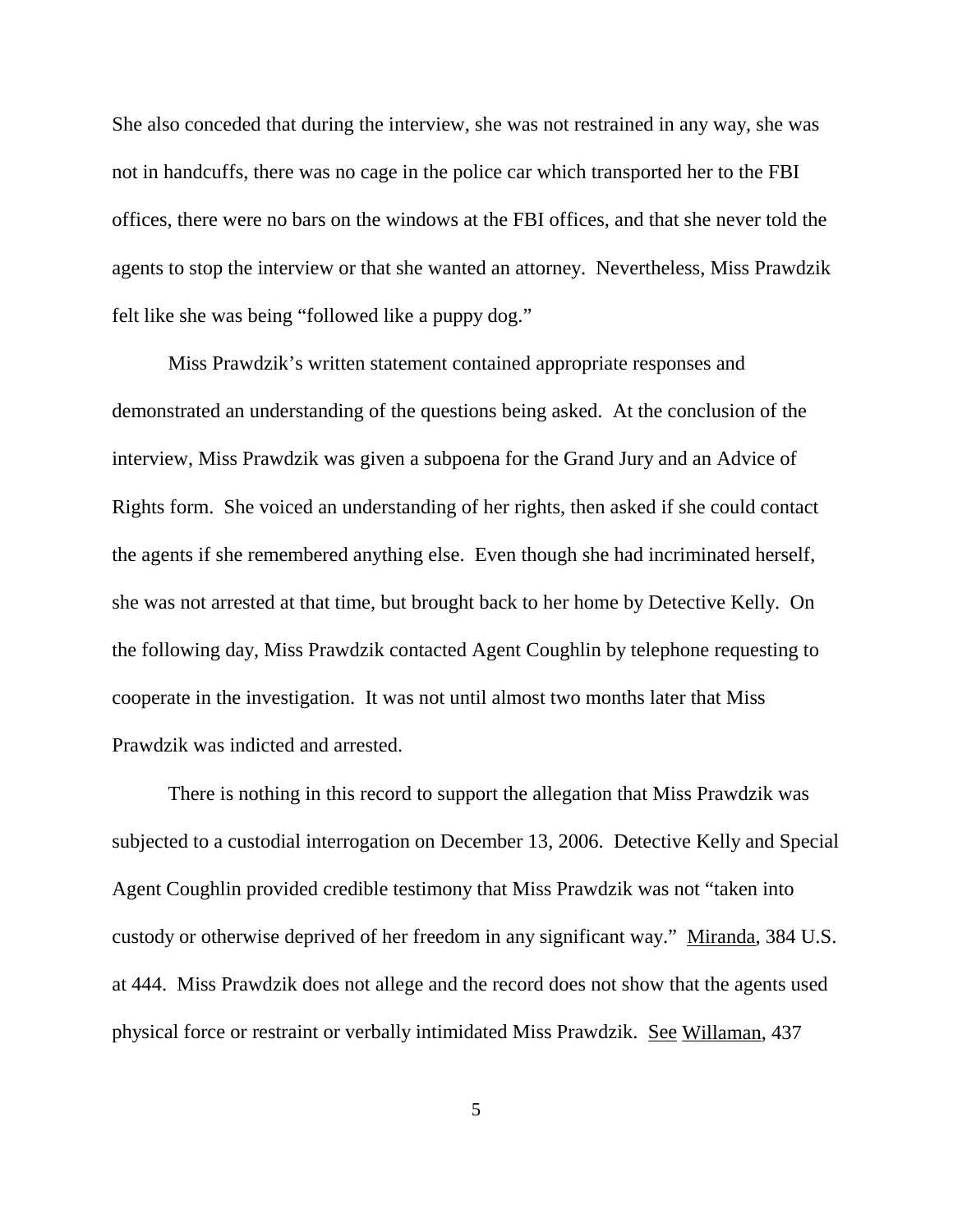F.3d at 360. There is no allegation that the agents displayed weapons. Id. There is no evidence that Miss Prawdzik was not free to leave or to terminate the interrogation. In fact, Miss Prawdzik conceded that the agents told her that she was not being arrested, that she never indicated to the agents that she wanted to stop the interview, or that she wanted the assistance of counsel. She spoke with her daughter by telephone during the interview, and left the building at least twice to smoke.

I see no basis from the record to conclude that there were other circumstances indicating that Miss Prawdzik was the subject of a custodial interrogation. Therefore, it would be unreasonable to conclude that Miss Prawdzik's incriminating statements to the agents were not freely and voluntarily made at a time when she was not in custody. Of course, in these circumstances Miranda is not implicated. Accordingly, Miss Prawdzik's statements were not obtained in violation of her Fourth or Fifth Amendment rights.

An appropriate Order follows.